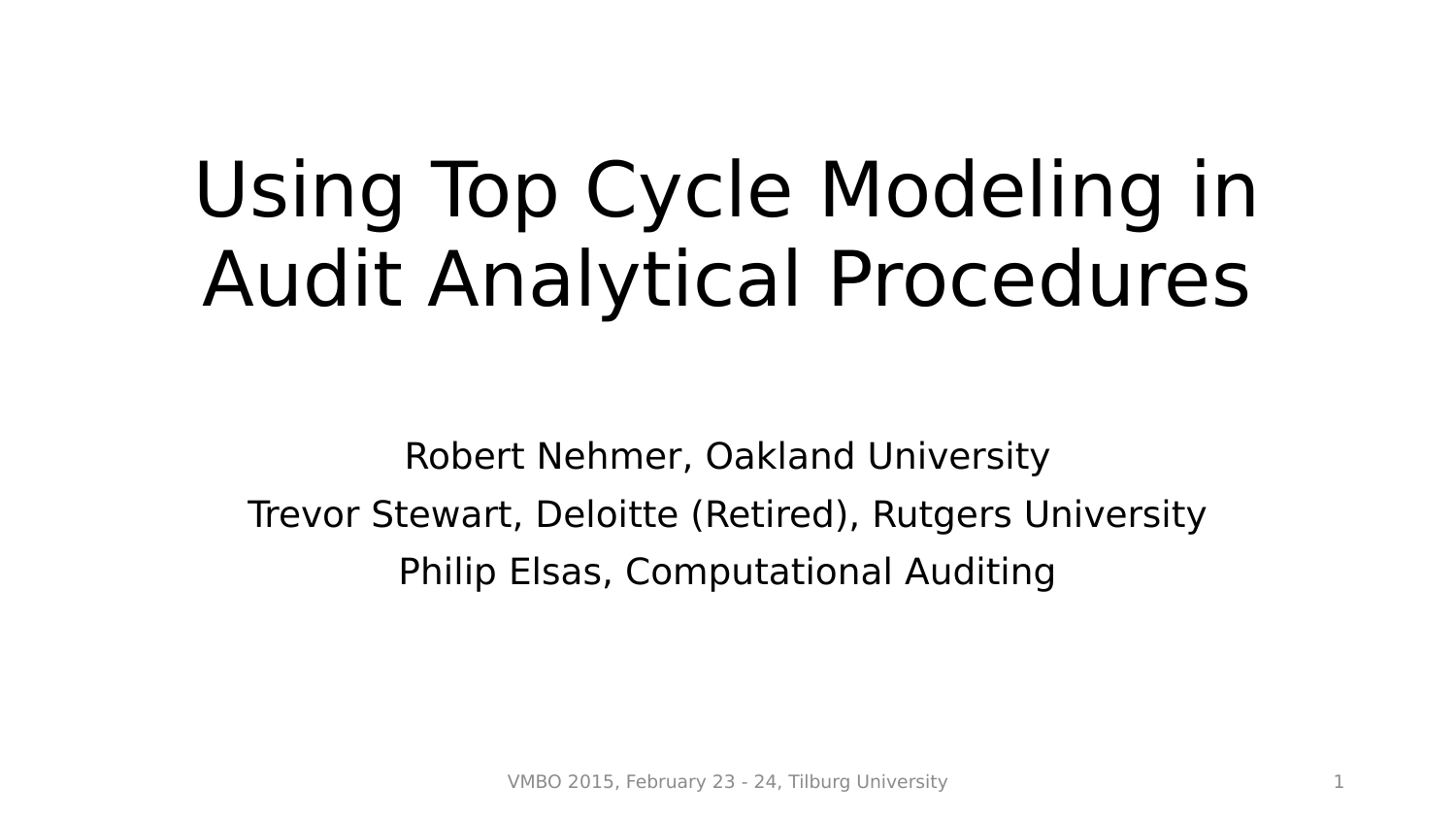# Overview

- Analytical Procedures in the Audit Process
- Risk-Based Audits
- The Audit Client's Value Chain
- Developing BETA Equations from the Value Chain
- Using the BETA Equations in the Audit Process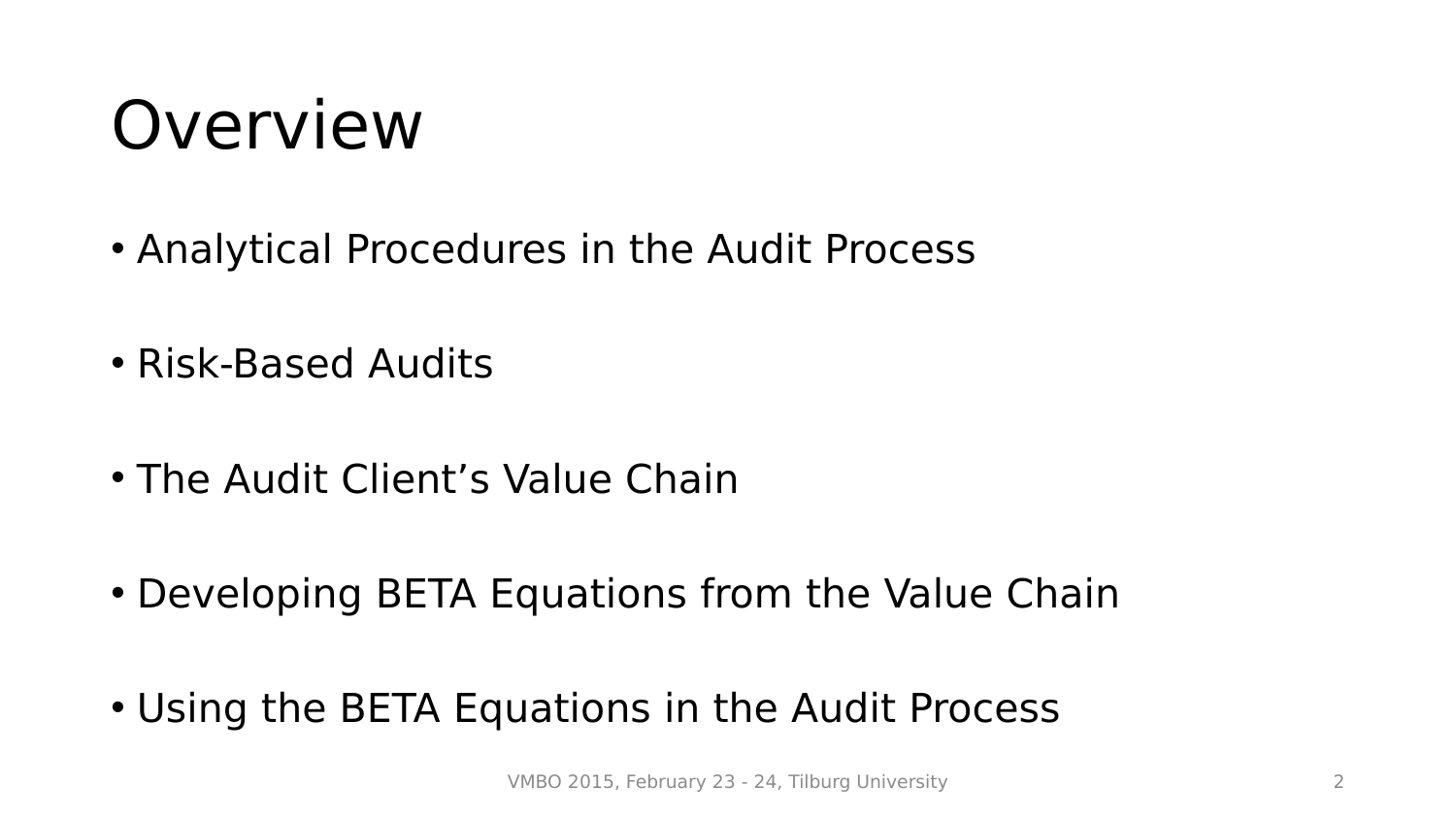### Analytical Procedures in the Audit Process

Definition of Analytic Procedures:

evaluations of financial information made by a study of plausible relationships among both financial and nonfinancial data. Analytical procedures range from simple comparisons to the use of complex models involving many relationships and elements of data. A basic premise underlying the application of analytical procedures is that plausible relationships among data may reasonably be expected to exist and continue in the absence of known conditions to the contrary. Particular conditions that can cause variations in these relationships include, for example, specific unusual transactions or events, accounting changes, business changes, random fluctuations, or misstatements. (AU 329.02)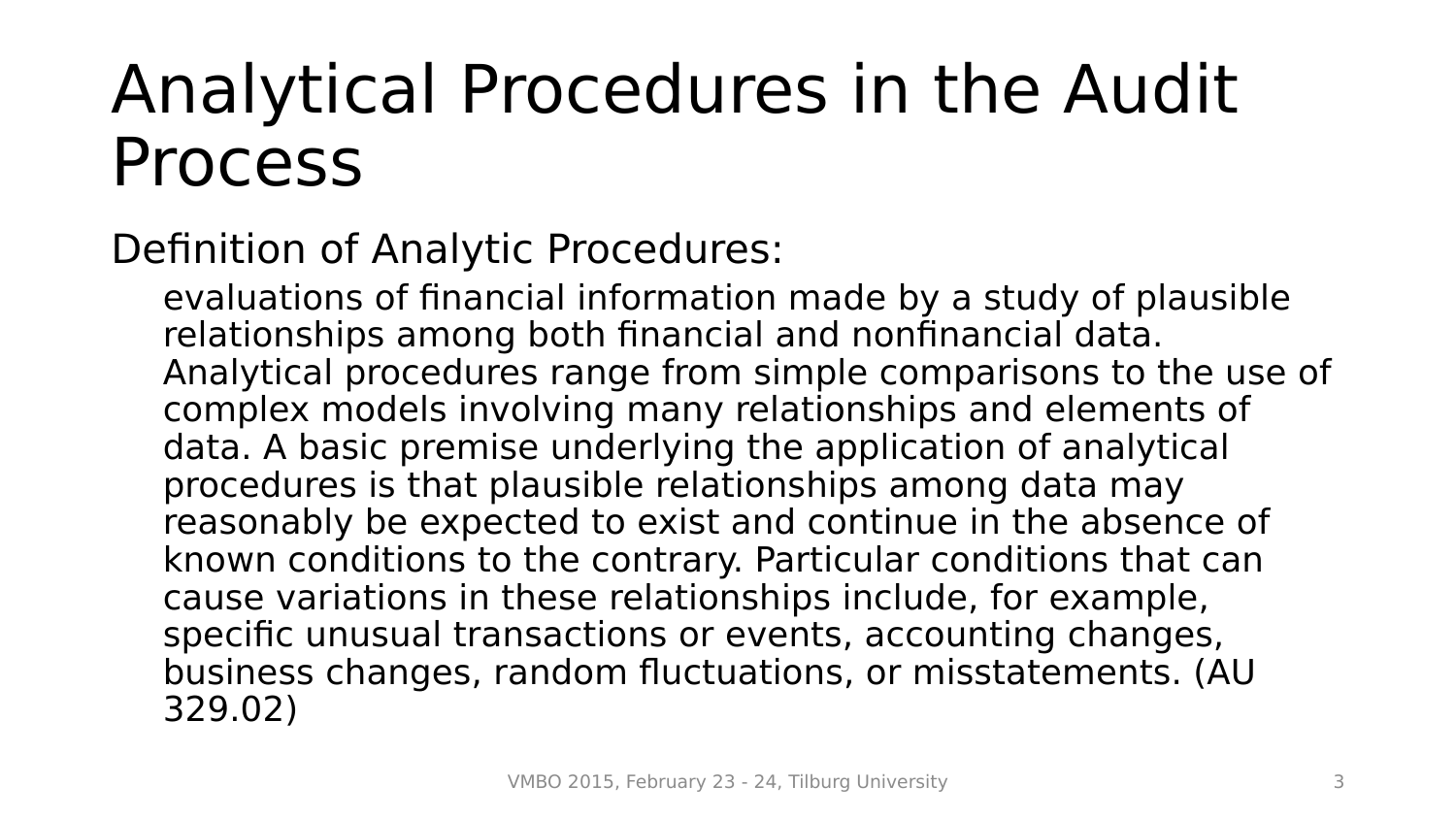### Analytical Procedures in the Audit Process

- Stages in the Audit Process where Analytical Procedures can be Performed:
	- Planning the audit (required)
	- Substantive testing (optional)
	- Final review (required)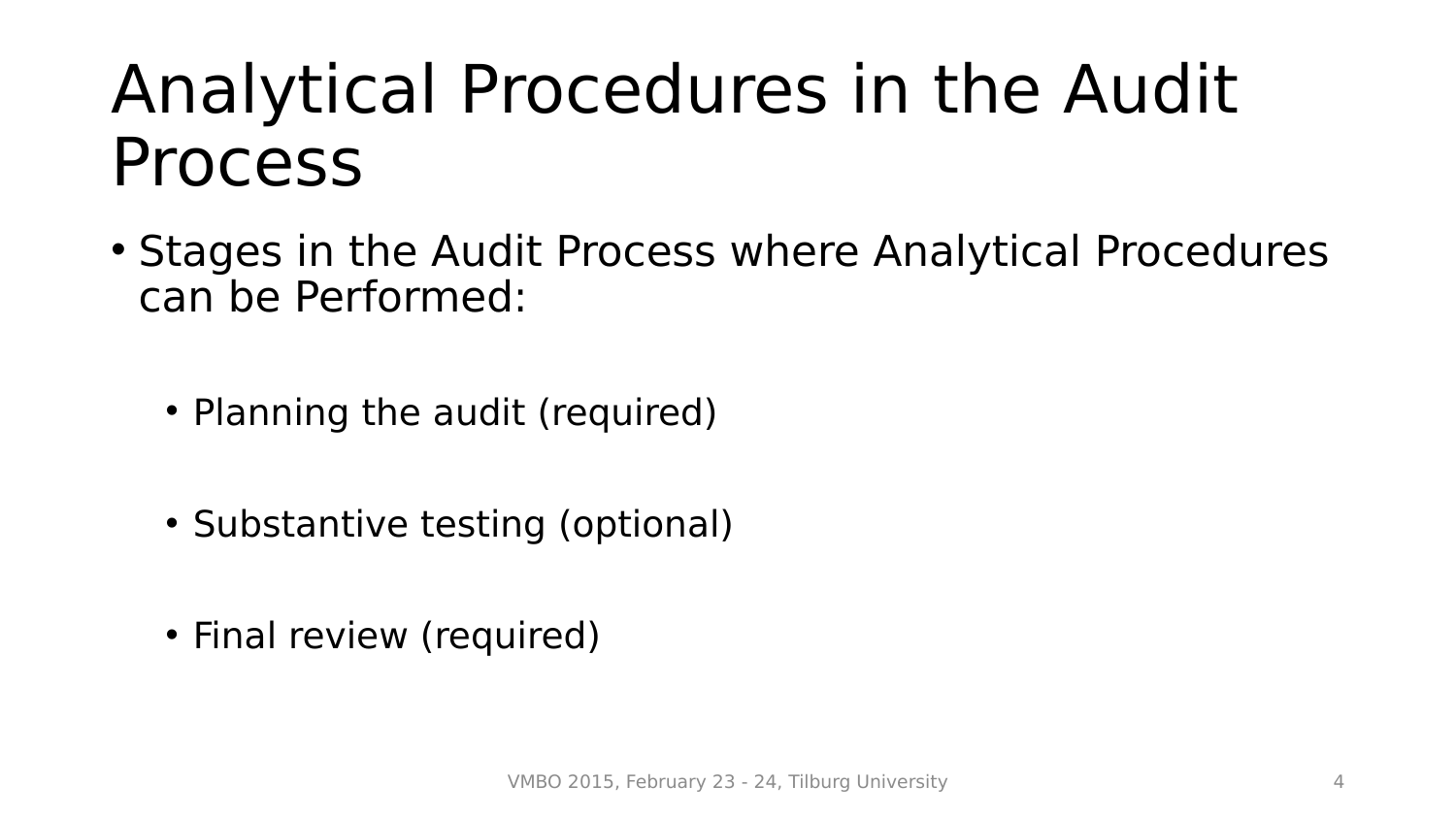## Risk-Based Audits

• Audit risk is the risk that there will be a material misstatement in the financial statements after the auditor issues a clean opinion.

• A material misstatement is a variation in a reported value so great that a person relying on the value would have made a different decision had they known the true value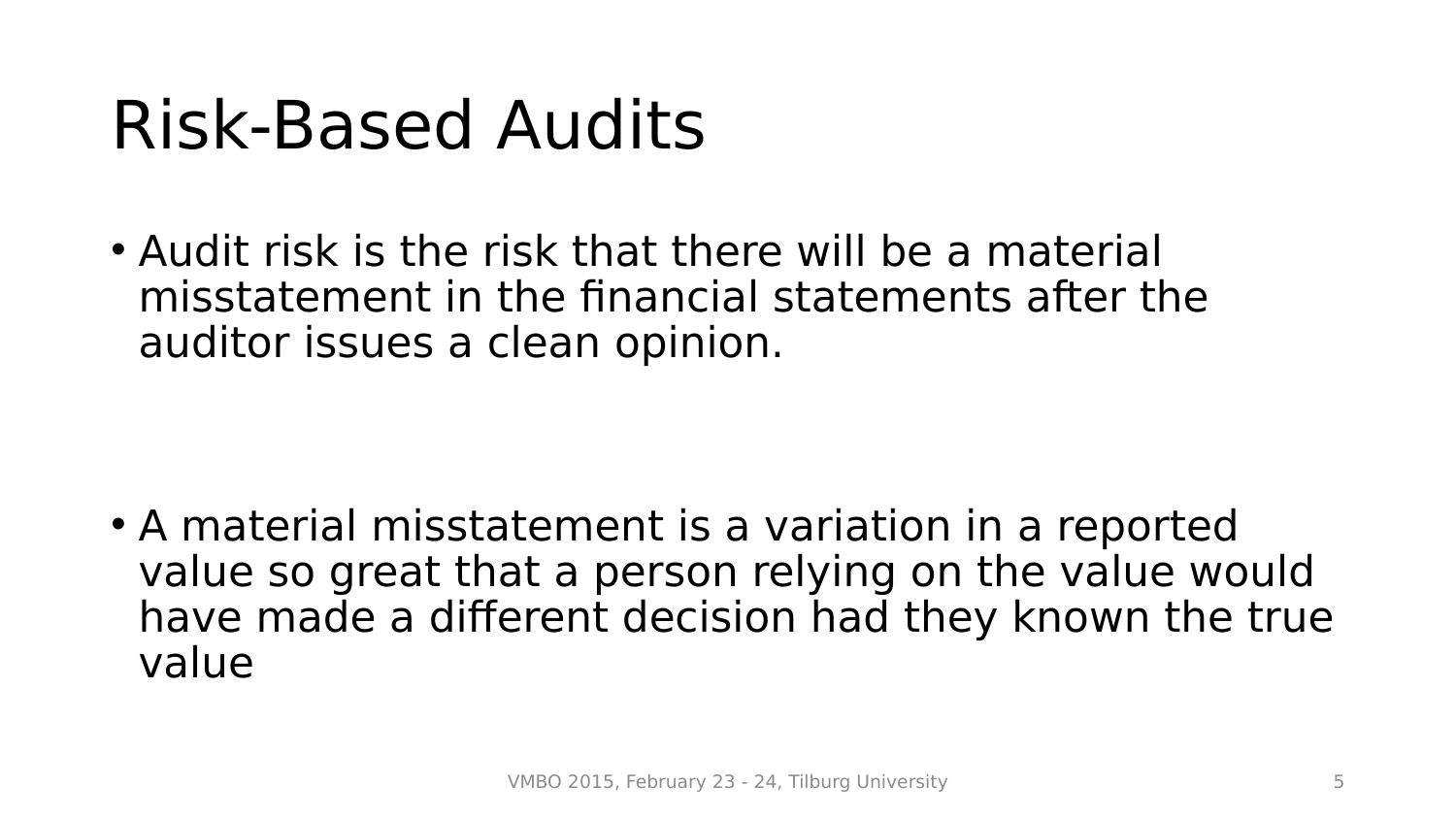# Risk-Based Audits

- Audit risk is controlled by adequate planning of the audit
- Audit planning considers, among other things:
	- Management assertion (e.g., completeness or valuation)
	- Disaggregated risk associated with those assertions
- In order to understand the assertion-associated risk, the auditor must understand their client's business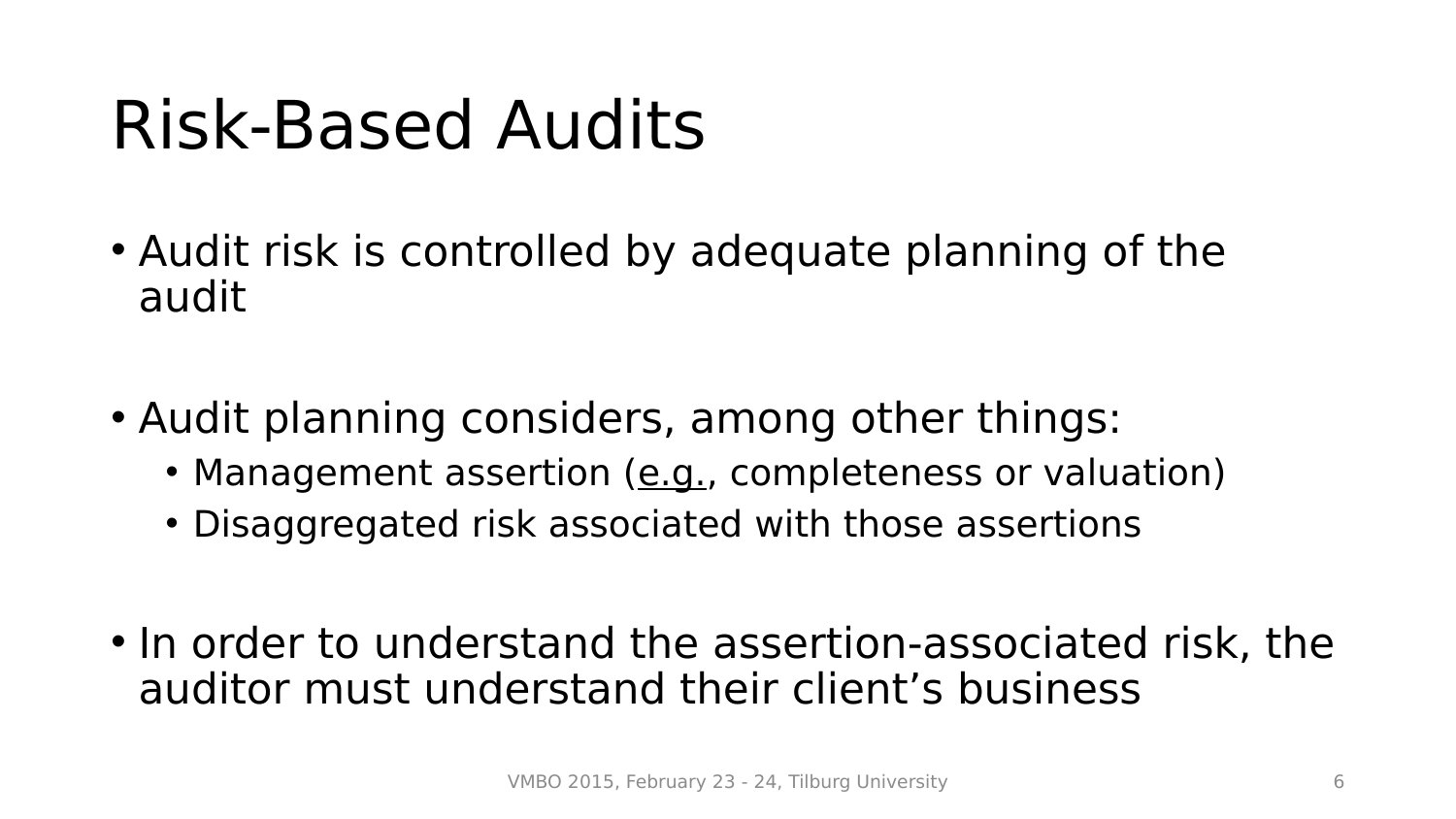- Understanding a client's business includes:
	- Their business model
	- Their industry
- The value chain points out where value is generated by the client and throughout the client's industry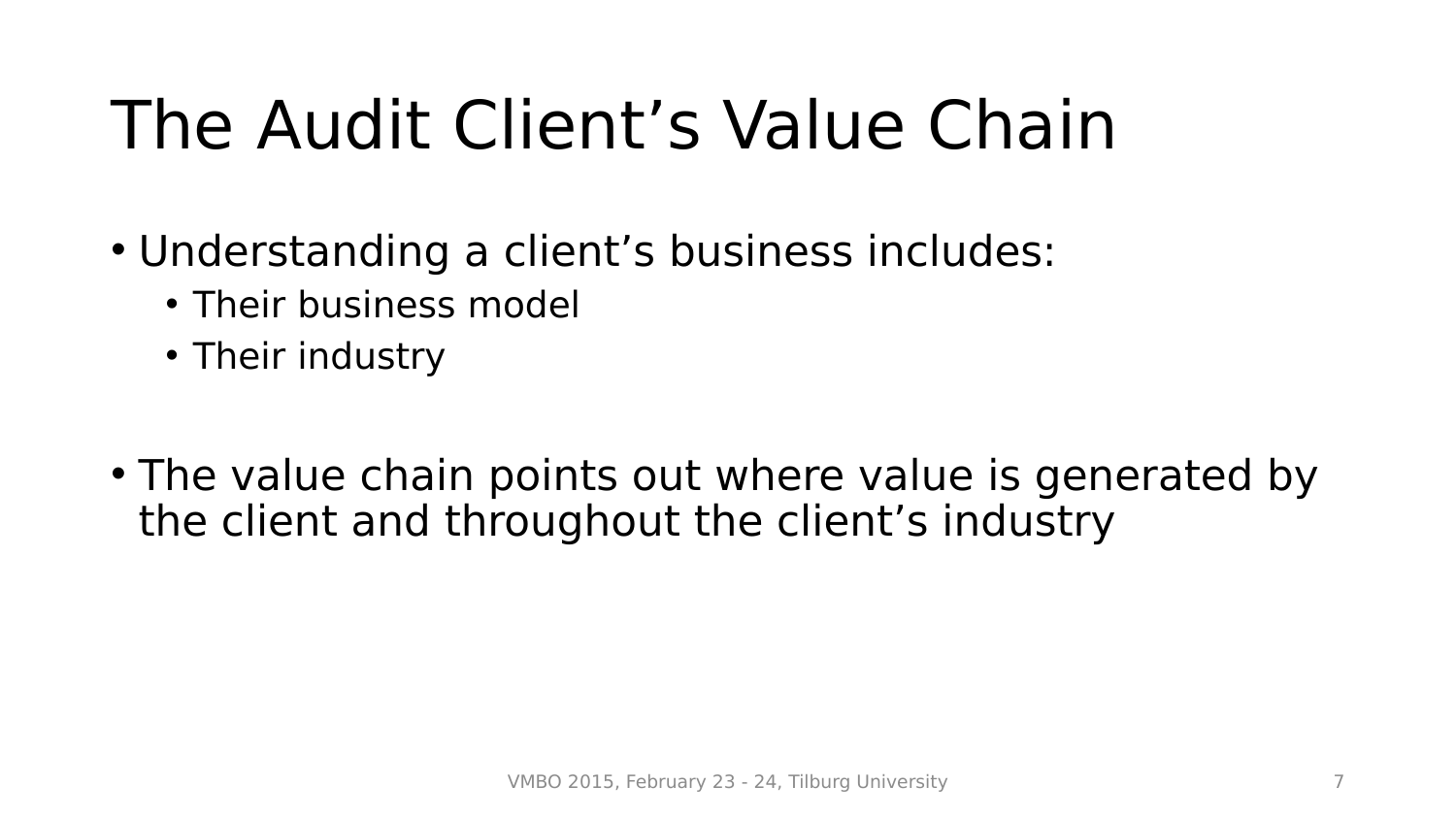#### EXHIBIT 1. THE VALUE CHAIN

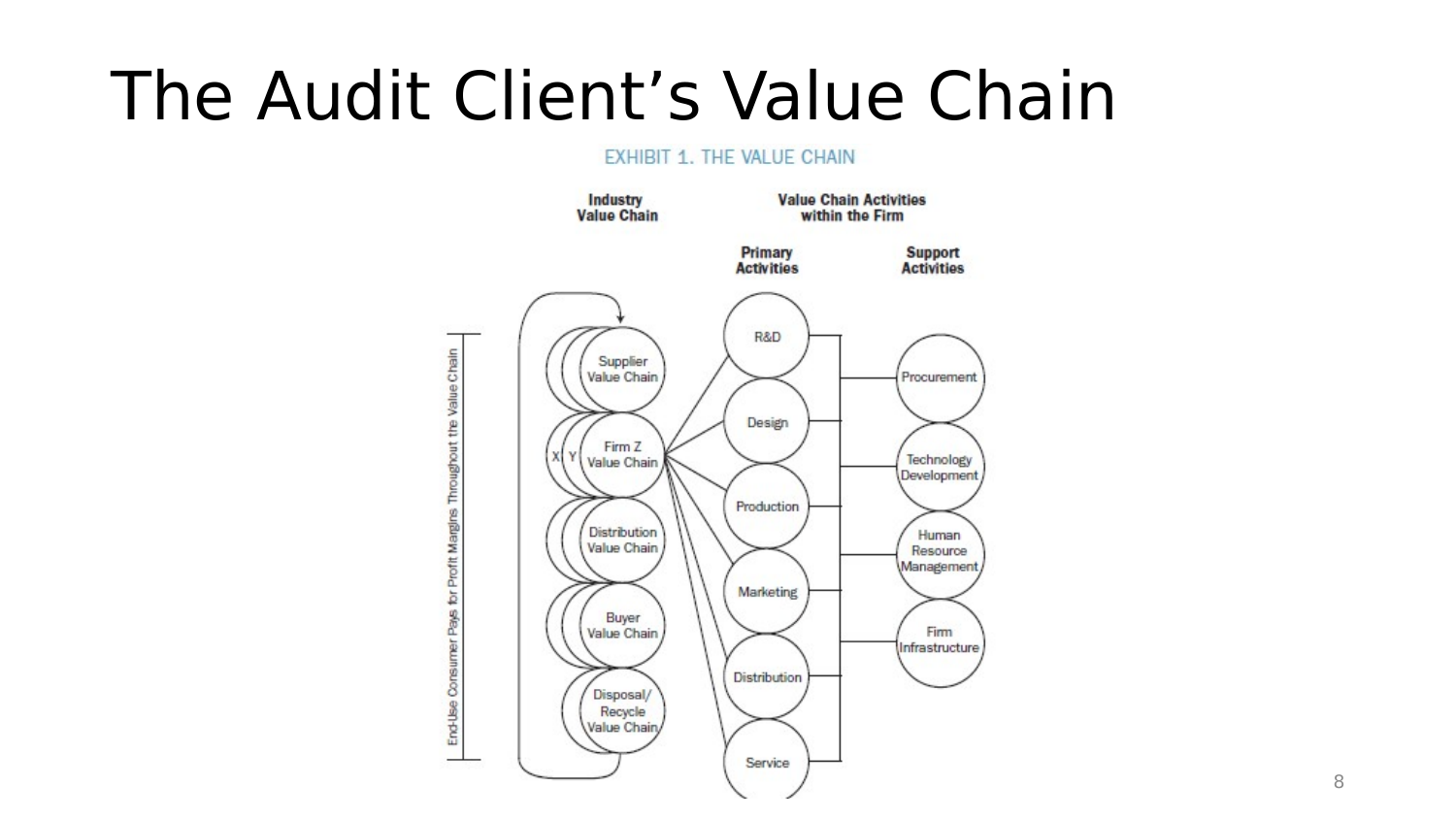- Foci of the Value Chain
	- The firm can be considered both microeconomically and macroeconomically
	- Effect of management on the business process
		- Increasing customer value
		- Cost reduction activities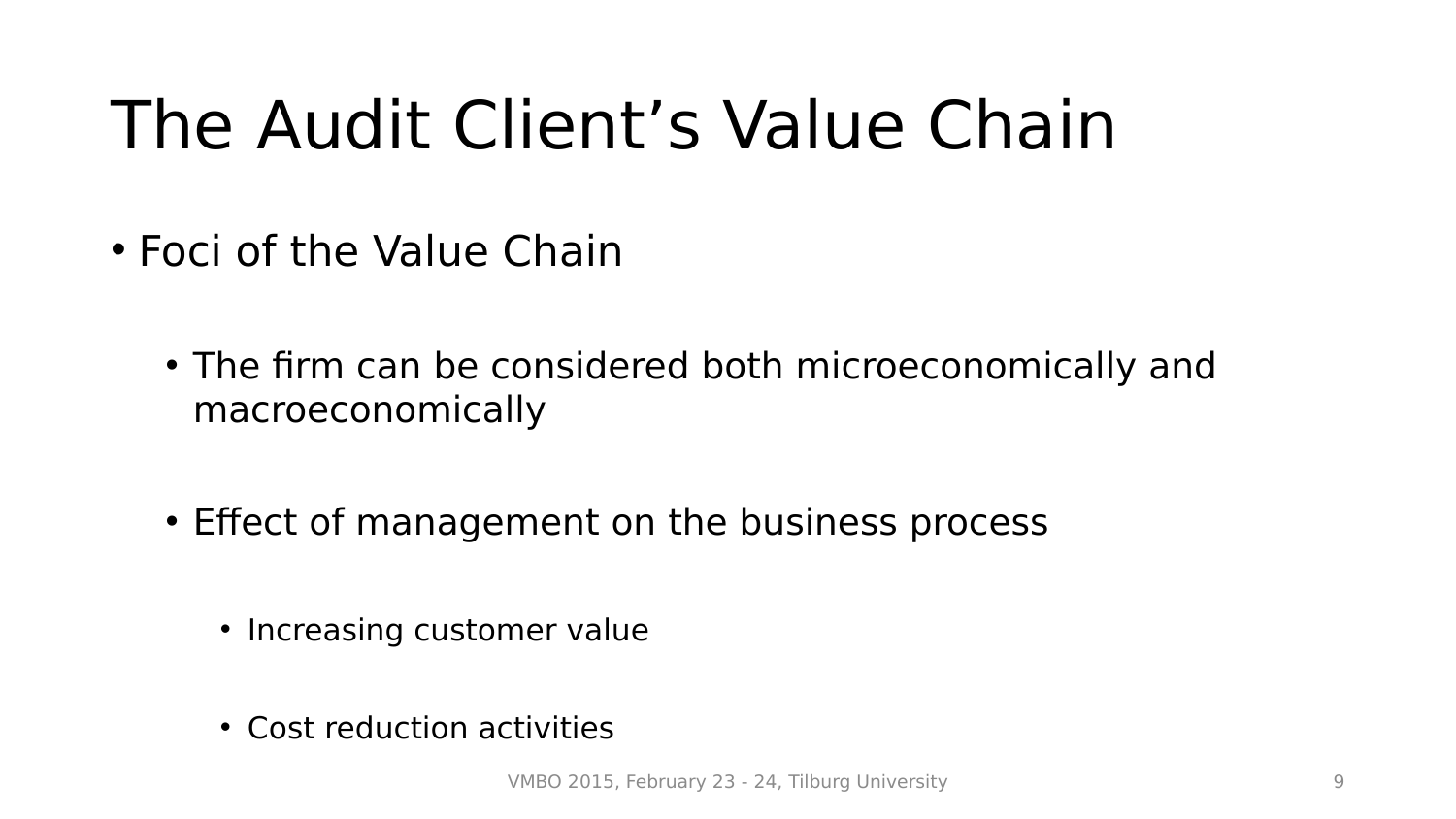EXHIBIT 2. COMPETITIVE ADVANTAGE THROUGH LOW COST AND/OR DIFFERENTIATION



Source: Shank and Govindarajan, 1993.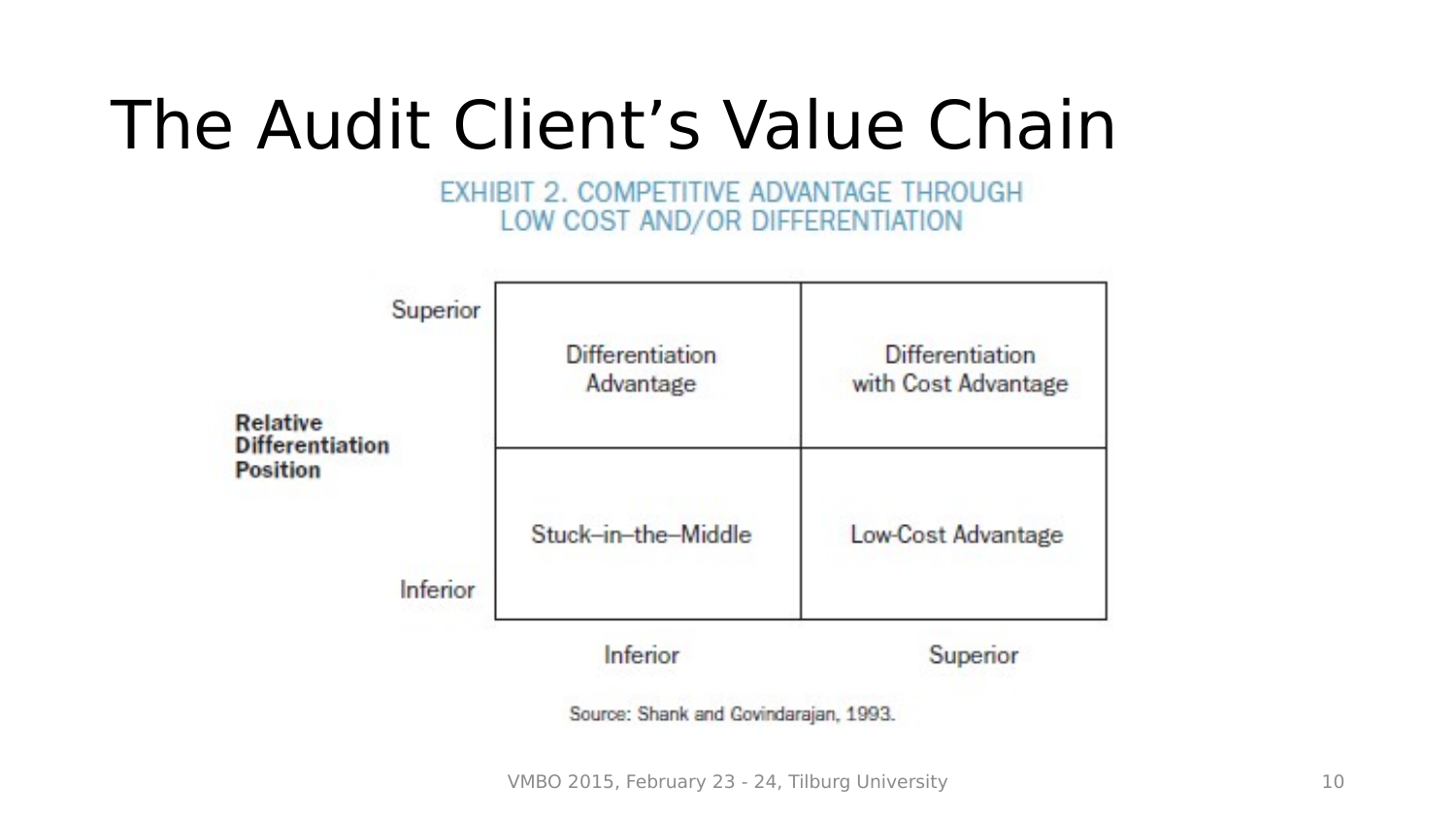#### Developing BETA Equations from the Value Chain

- The auditor can focus on relationships within BETA equations representing the client's business model under risky conditions
- These conditions include:
	- parameters which historically have experienced relatively large fluctuations
	- parameters which might be expected to have fluctuations in the current period due to perturbations in the client's business model or business environment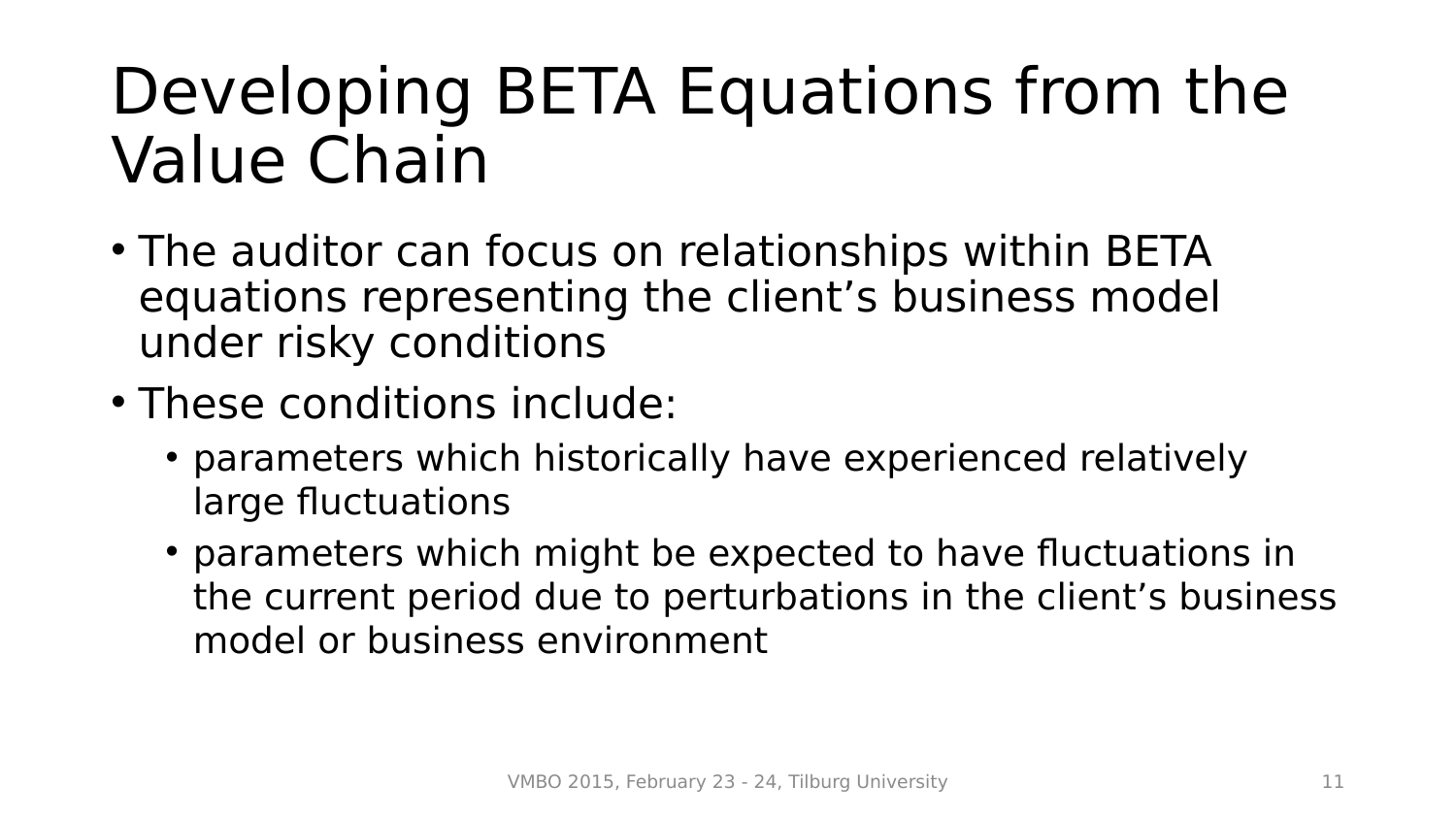## Developing BETA Equations from the Value Chain

- Three conditions can be used to constrain the use of the TCM approach for developing analytic procedures during the planning stage of the audit process:
	- 1. Looking for conditions where the BETA equations will hold,
	- 2. Focus on value generating activities or cost drivers either in the clients business model or their business context, and
	- 3. Focus on parameters which experience variability in their measures within the audit period or across audit periods.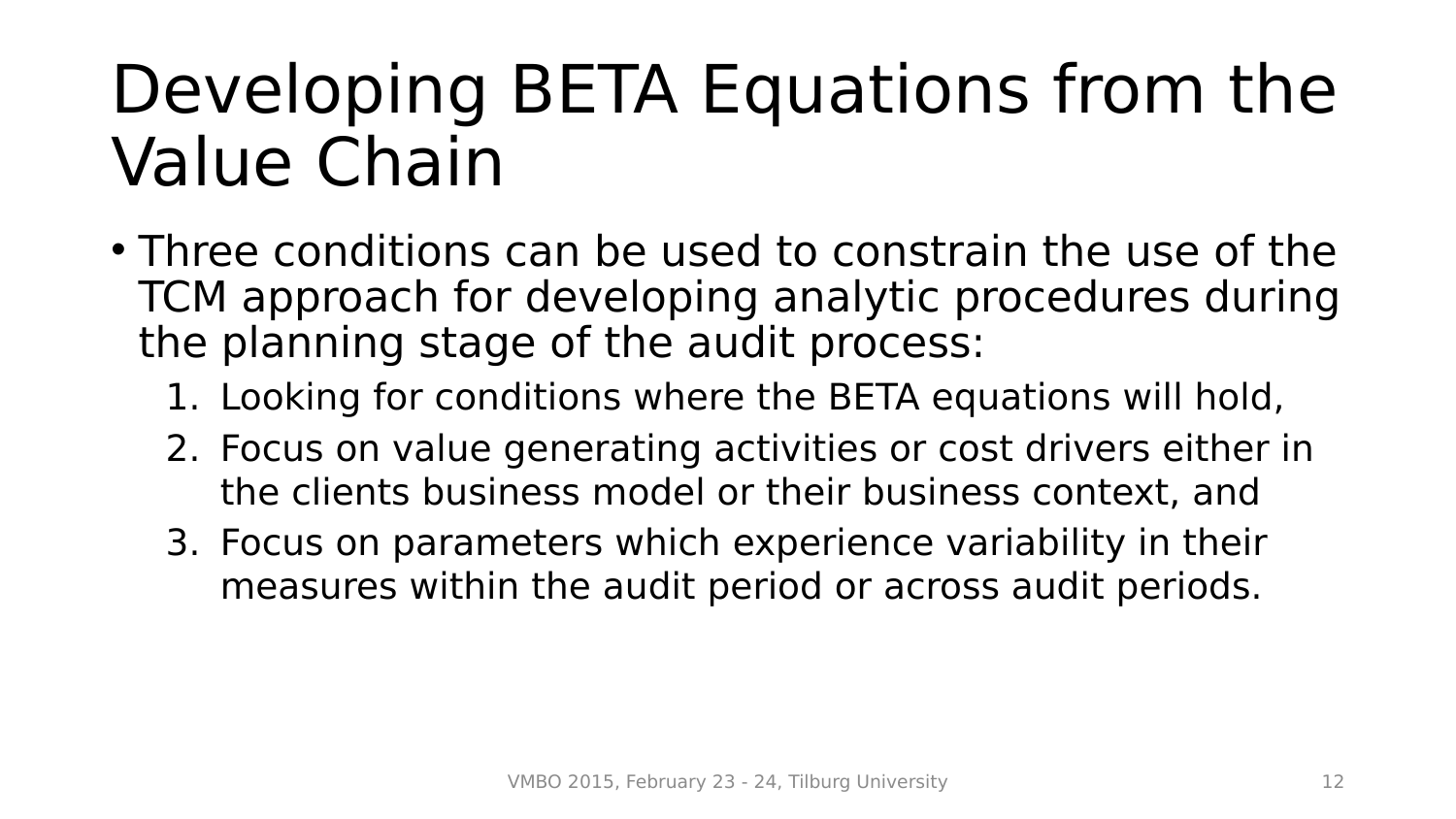• The core of the value cycle approach from this perspective is the set of so-called BETA equations

 $B - E + T - A = 0$ 

- $\cdot$  B = Beginning stock
- $\cdot$  E = Ending stock
- $\cdot$  T = Increases to stock
- $\bullet$  A = Decreases to stock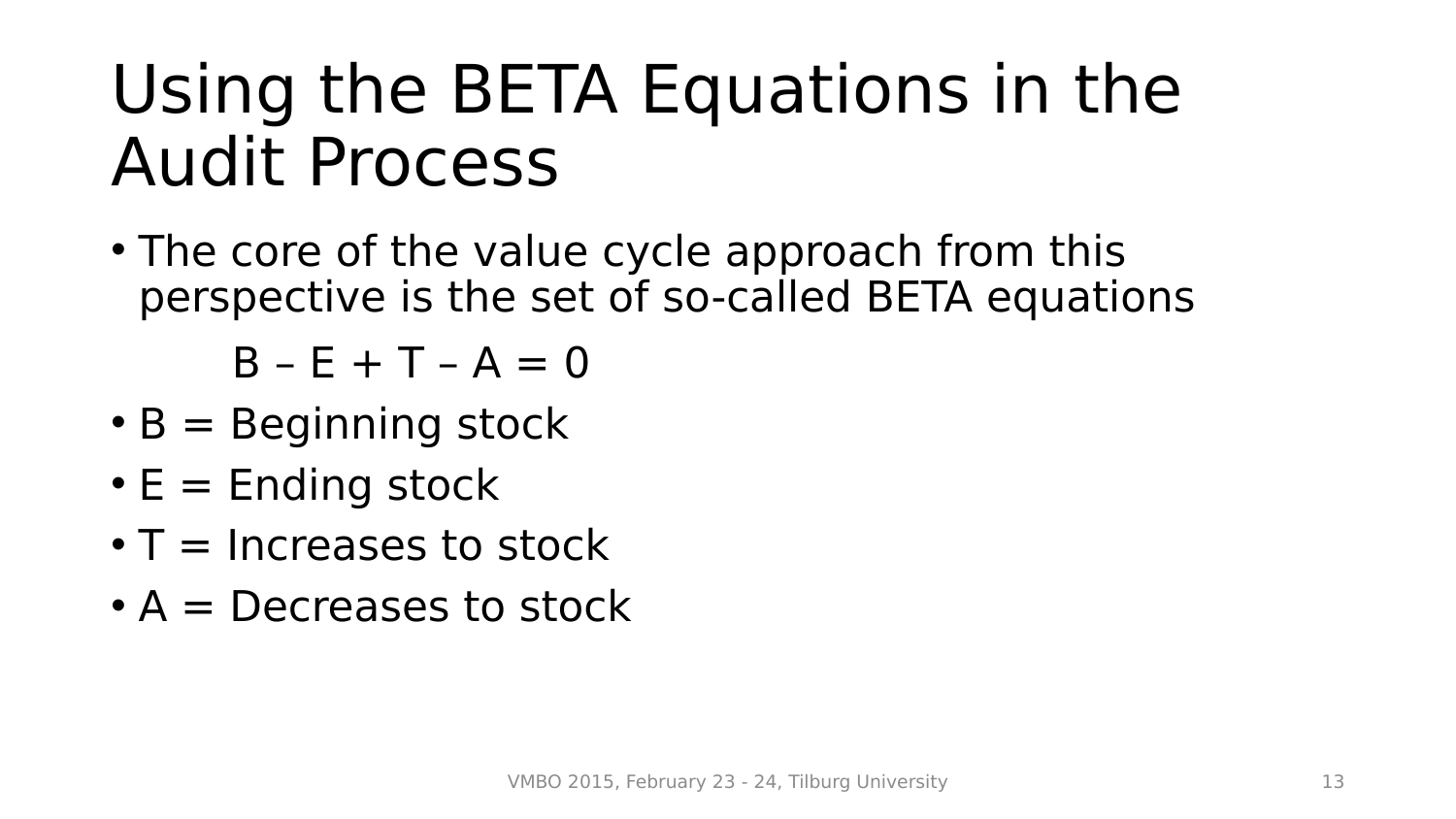- Airline carrier example:
	- Part of the business model is the use of jet fuel to power the planes which generate revenue through the sale of seats to paying customers.
	- In a period of rapidly falling jet fuel prices, the auditor may be concerned that their client could use the situation to manipulate earnings.
	- The assertions involved are the completeness of the revenues expenses and their valuation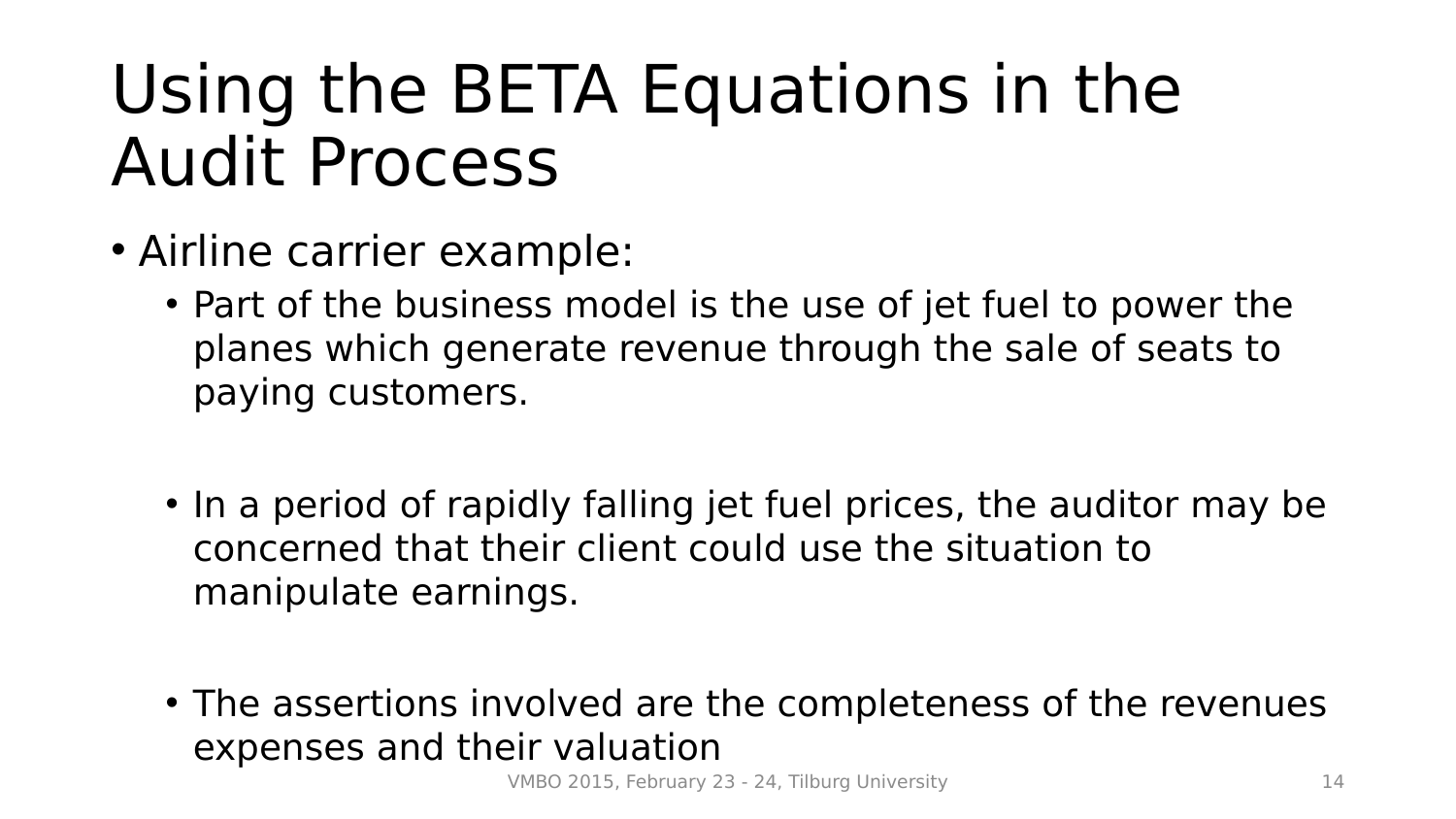- Auditors should consider:
	- The beginning and ending stock of jet fuel for their client
	- The contract purchases and uses of the fuel during the period of the audit
	- The client's use of derivatives to provide insurance in fluctuating commodity markets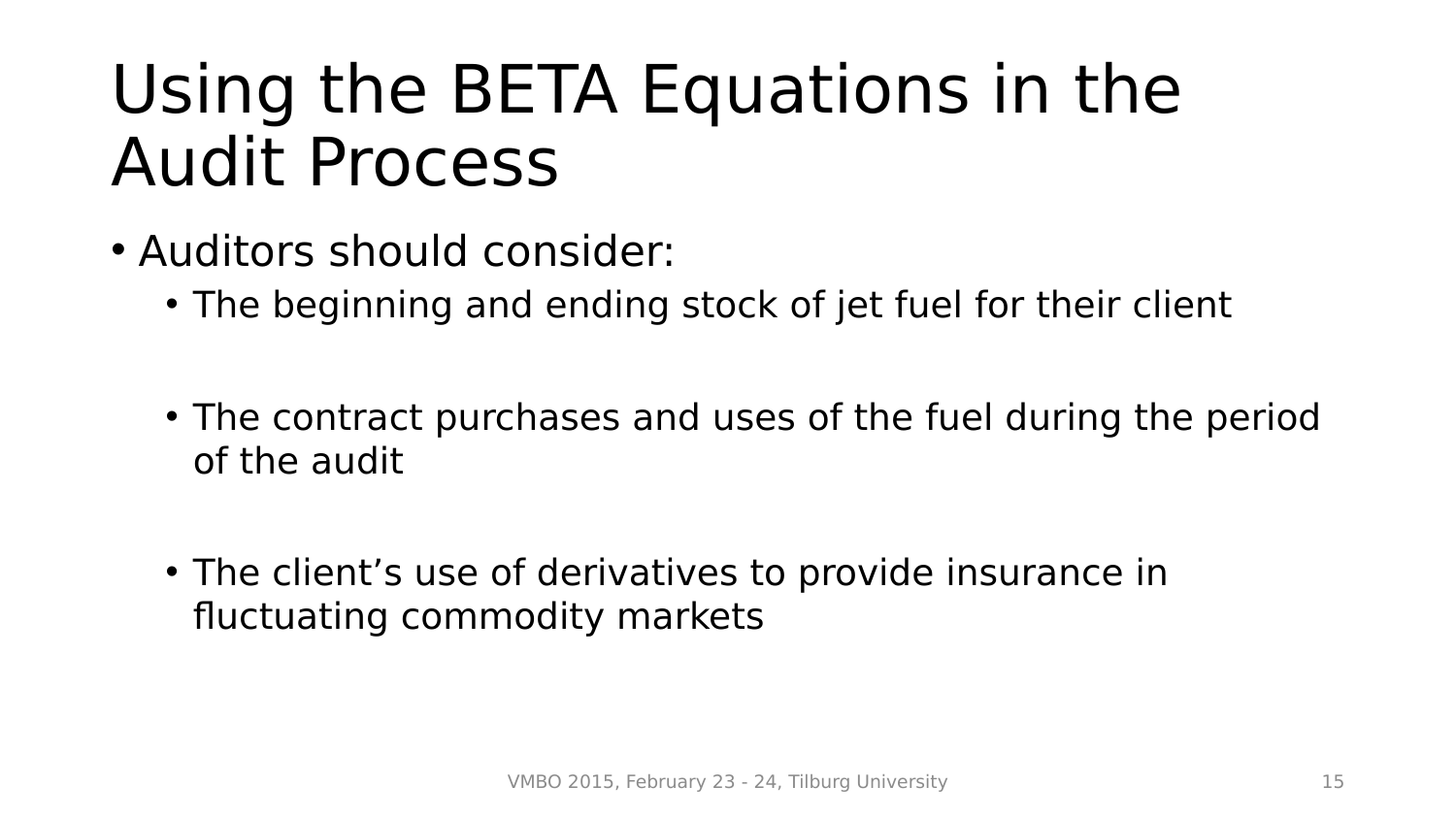- The auditor can then set up A BETA equation modeling this situation:
	- Looking at physical stocks of fuel
	- The changes to those stocks during the period through purchase contracts and flight schedules
	- The final stock of fuel at the end of the period
	- The purchase contracts are used to value the fuel and fuel expense in monetary otermsy 23 - 24, Tilburg University 16 16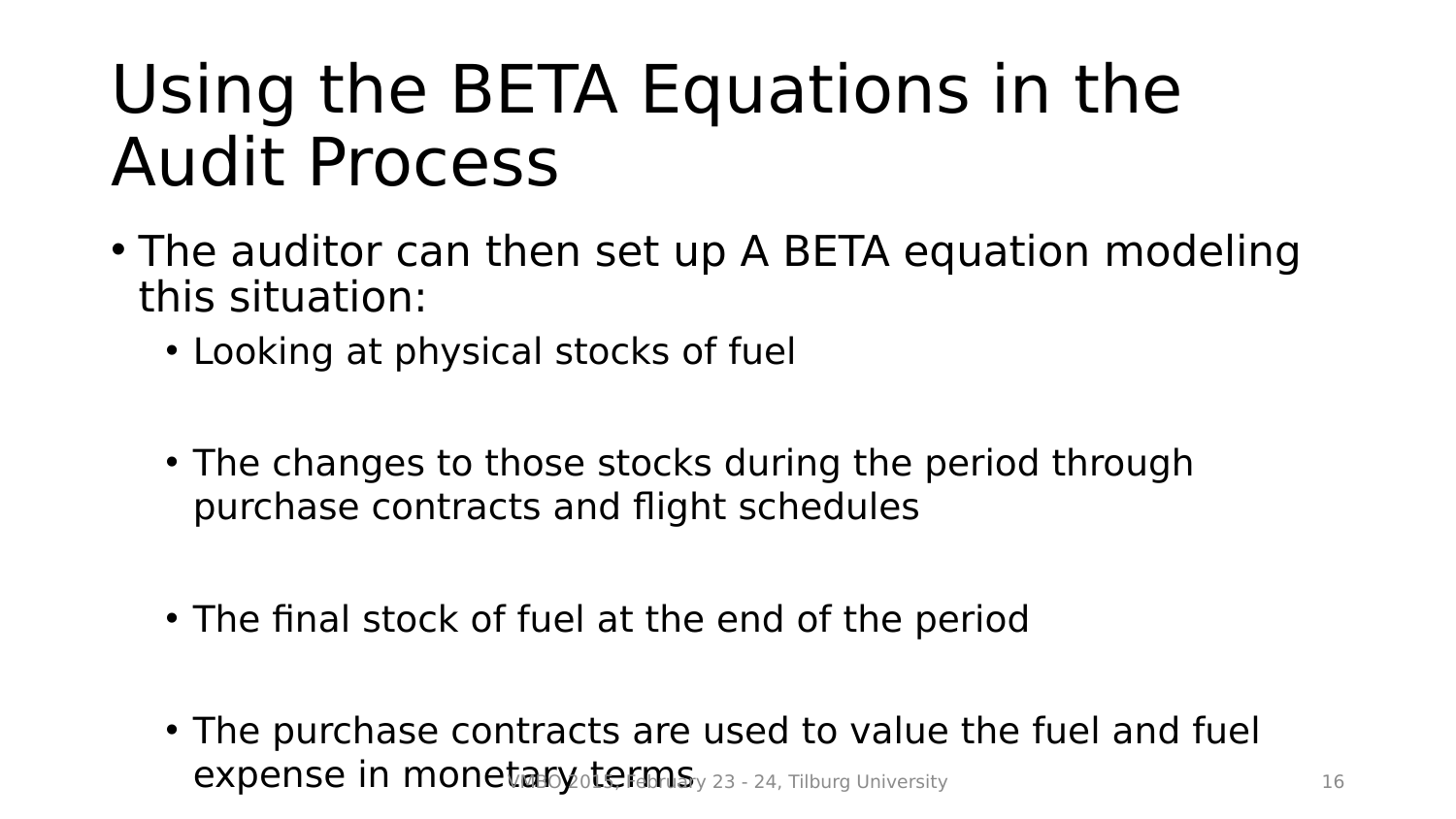- In the Planning Stage of the Audit:
	- The auditor plans to collect evidence as to the stocks, flows and valuation of the fuel during the substantive phase of the audit
	- The auditor will use the TCM approach to help plan the procedures to perform during the audit
- So the three conditions are met:
	- There is a BETA equation
	- It focuses on miles flown and the use of fuel in an environment
	- The price of the fuel is fluctuating University 17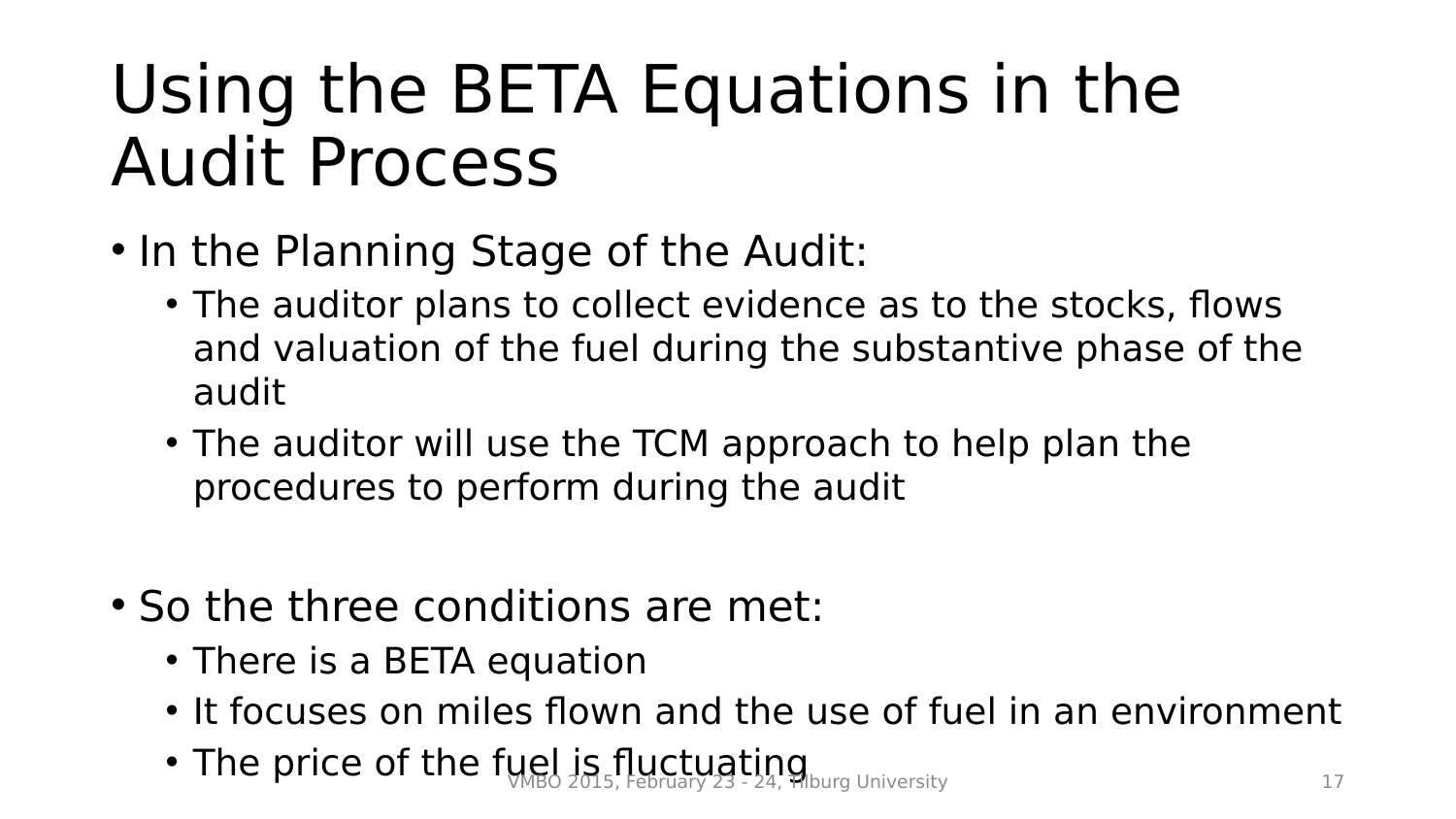- The Substantive Phase
	- Completeness assertion:
		- Complete accounting for all of the fuel used by the airline during the audit period
		- Two measures are the beginning and ending balances of fuel inventories. The beginning balance is usually relied on as the audited ending balance of the prior period. The ending balance requires the auditor to test inventory measures at the various airports.
		- Two populations are the purchases of fuel (or fuel deliveries on contract) and the use of fuel. Contract volumes can be inspected and confirmed with the jet fuel providers. The use of fuel is recorded in the maintenance records of the airline which can be sampled.
	- Valuation assertion: the auditor can rely on the physical volume BETA equation and evidence gathered and confirmed from the purchase contracts concerning the pricing of the jet fuel.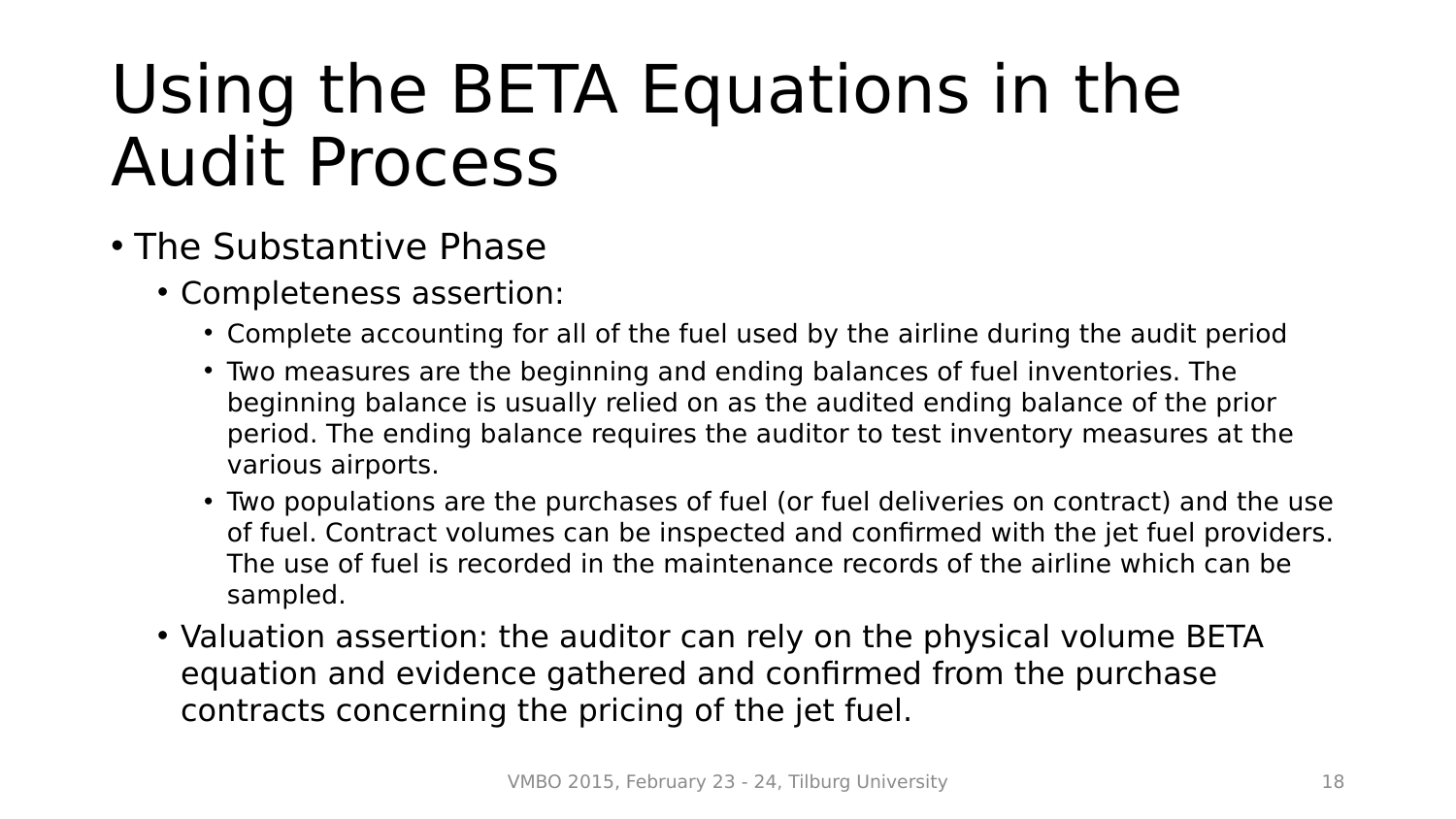- Final Stage of the Audit
	- The importance of the auditor's evaluation of any difference at this stage will depend on:
		- The weight attached to the results of the substantive testing stage
		- Whether any additional procedures were performed to test the completeness and valuation assertions